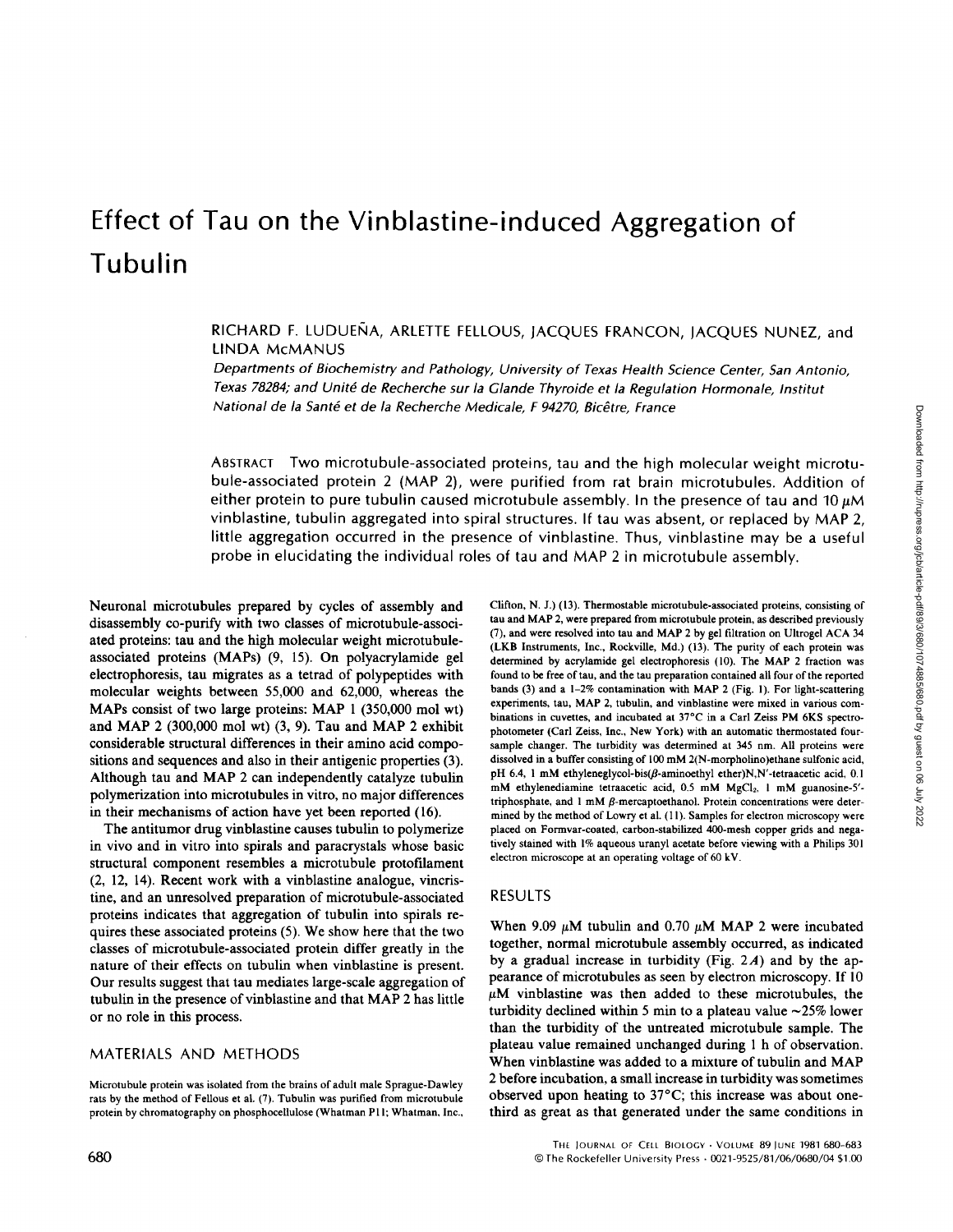

FIGURE <sup>1</sup> Electrophoretic analysis of tubulin and microtubule-associated proteins from rat brain. Samples of tubulin and microtubule-associated proteins from rat brain were reduced and carboxymethylated with sodium iodoacetate (4) and subjected to electrophoresis on discontinuous 6% polyacrylamide gels in the presence of 0.1% sodium dodecyl sulfate (10) The gels were stained with fast green and photographed. The direction of electrophoresis is from top to bottom. The gel samples were as follows: a, tubulin purified on phosphocellulose; b, MAP 2; c, tau;  $d$ , tubulin (1.00 mg/ml) incubated for 30 min at 37°C with MAP 2 (0.20 mg/ml); e, tubulin (0.96 mg/ml) incubated for 30 min at  $37^{\circ}$ C with tau (0.11 mg/ml). The microtubules polymerized in the samples shown in gels  $d$  and e, as observed by turbidimetry and electron microscopy, whereas a sample identical to that shown in gel <sup>e</sup> generated spiral structures when 10  $\mu$ M vinblastine was added.

the absence of vinblastine (Fig.  $2A$ ). In many experiments, no increase in turbidity was observed when samples of tubulin containing MAP <sup>2</sup> were incubated at 37°C in the presence of 10  $\mu$ M vinblastine. These results demonstrate that vinblastine inhibits MAP 2-catalyzed microtubule assembly and, in addition, induces partial disassembly of these microtubules.

Tau's effects were very different from those of MAP 2. Although 1.06  $\mu$ M tau induced rapid polymerization of 9.09  $\mu$ M tubulin (Fig. 2B) into normal looking microtubules (Fig.  $3A$ ), the addition of 10  $\mu$ M vinblastine to these samples caused the turbidity to decline by 50% within <sup>1</sup> min and then to increase rapidly after 2 min, until, at <sup>10</sup> min after addition of the drug, the turbidity reached a value three times as great as that of the untreated microtubule sample. Similarly, when vinblastine was added to a sample of tau and tubulin before incubation, a very large increase in turbidity occurred upon heating to  $37^{\circ}$ C (Fig. 2B). The increase in turbidity due to vinblastine was much larger than that observed when microtubules were formed in the same system in the absence of vinblastine. The rate of increase in turbidity after the addition of vinblastine was approximately the same whether the drug was added before or after microtubule assembly. When the drug-treated samples were examined by electron microscopy, the only organized structures visible were spirals (Fig.  $3B$ ), circles, and paracrystalline assays, whose common structural element was a filament 40-50 A in diameter. In samples in which tau and tubulin had formed microtubules as seen by turbidimetry and electron microscopy, addition of vinblastine to such microtubule preparations caused the almost complete disappearance of microtubules and the appearance of large numbers of spirals. Samples lacking tau, that is, containing only tubulin or tubulin with vinblastine, showed no increase in turbidity and contained no organized structures when viewed in the electron microscope. In other experiments, we found that the rate of increase in turbidity was directly proportional to the concentrations of tau, tubulin, and vinblastine and that, at concentrations  $\lt 5$   $\mu$ M, vinblastine inhibited microtubule assembly without inducing tubulin aggregation.

## DISCUSSION

Although both tau and MAP <sup>2</sup> could catalyze microtubule assembly, the properties of these two proteins, in the presence of vinblastine, differed from one another in two respects (Fig. 2). First, the turbidity generated by tubulin, MAP 2, and vinblastine was much less than that generated when tubulin and MAP <sup>2</sup> formed microtubules. In contrast, tubulin and tau generated a turbidity in the presence of vinblastine that was much greater than that seen when they formed microtubules. Second, addition of vinblastine to MAP 2-catalyzed microtubules caused only disassembly, whereas addition of the drug to tau-catalyzed microtubules caused substantial aggregation. These observations indicate a much greater difference between



FIGURE 2 Effect of vinblastine on tubulin polymerization in the presence of MAP 2 (A) and tau (B). 500- $\mu$ l aliquots of tubulin (1.0 mg/ml) were incubated at  $37^{\circ}$ C with MAP 2 (0.212 mg/ml) (A) or tau (0.063 mg/ml) (B) in the presence ( $\bullet$ ) or absence (O) of 10  $\mu$ M vinblastine. In some experiments, microtubules were assembled in the absence of vinblastine and, at the time indicated by the arrow, vinblastine (VBL) was added, to a final concentration of 10  $\mu$ M. Development of turbidity was monitored at 345 nm.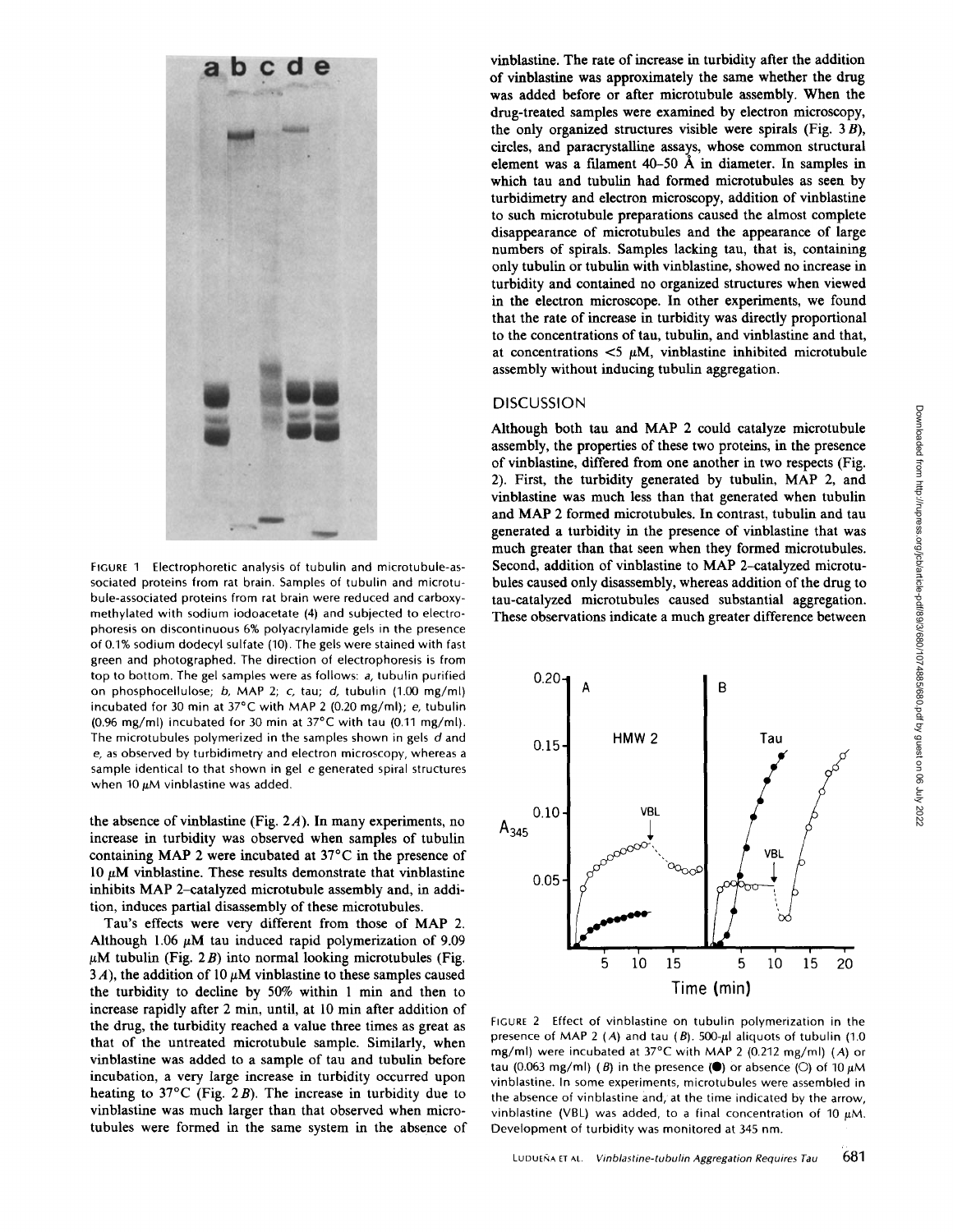

FIGURE 3 A, polymerization of tubulin in the presence of tau. Tubulin (0.89 mg/ml) was incubated at 37°C in the presence of tau (0 .18 mg/ml) . Microtubule assembly was monitored by turbidity at 350 nm. After microtubule assembly was complete, <sup>a</sup> drop of the sample was placed on a copper grid and stained as described in the text. Bar, 100 nm.  $\times$  84,000. B, polymerization of tubulin in the presence of tau and vinblastine (11 $\mu$ M). Aggregation was monitored by turbidimetry at 350 nm. After aggregation was complete, <sup>a</sup> drop of sample was placed on a copper grid and stained as described . Bar, 50 nm. × 204,000.

the functional characteristics of tau and MAP2 than has been reported to date.

The difference between the MAPS was not just because, as in the experiment shown in Fig. 2, MAP <sup>2</sup> was present at <sup>a</sup> lower molar concentration than was tau. In similar experiments, we have found that concentrations of tau as low as 0.58  $\mu$ M induced substantial aggregation in the presence of 10  $\mu$ M vinblastine. In contrast, MAP 2-microtubules partially disassembled, with no further aggregation, in the presence of 10  $\mu$ M vinblastine, even when the MAP 2 concentration was  $1.40 \mu M$ .<sup>1</sup>

When comparing two proteins such as tau or MAP 2, which are heterogeneous and which may contain less active or inactive components, it is difficult to be certain that one is actually comparing truly equivalent amounts of the proteins, even when the two proteins are present in equimolar concentrations, as derived from reasonable molecular weight estimates (3, 9). However, if we use, as a criterion for functional concentration, the initial rate at which each protein can catalyze the assembly into microtubules of a given concentration of tubulin, we have observed that, in experiments in which the activity of tau was about one-third that of the sample of MAP <sup>2</sup> to which it was compared, the tau-containing microtubule sampled showed a large increase in turbidity after addition of vinblastine, whereas the MAP 2-containing samples showed a large decrease.<sup>1</sup> Thus, it appears that the large-scale increase in turbidity upon addition of vinblastine is a property restricted to samples of tubulin which contain tau.

The spirals generated by the combination of tau, tubulin, and vinblastine in this study were very similar to those reported by other authors after the addition of Vinca alkaloids to microtubule protein in vitro (5, 6, 8, 14). Donoso et al . (5) have recently demonstrated that such spiral formation requires the presence of microtubule-associated proteins. They did not fractionate their MAPs preparations, however, and, in view of our results, it is likely that the aggregation they observed was due to tau. Fig. 1 shows a sample of tubulin to which tau was added (gel  $e$ ). This sample was able to polymerize into microtubules and to form spirals in the presence of vinblastine, whereas pure tubulin, shown in gel a, was completely inactive. Nevertheless, the tau bands in gel e are invisible and the two samples are electrophoretically identical. It is therefore possible that tau could be present in a microtubule preparation, influencing its assembly properties and remaining undetected .

It has been proposed, based on ultrastructural studies, that vinblastine-induced spirals consist of a single chain of tubulin dimers arranged end-to-end as in a microtubule protofilament (6, 8) . If this is true, our results suggest that this type of spiral formation is facilitated by tau and that tau may be involved in facilitating the formation of longitudinal connections between tubulin dimers in protofilaments. The occasional appearance of para-crystalline arrays in our preparations of tau, tubulin, and vinblastine suggests that the true picture may be more complex and that either tau or vinblastine could induce interactions between tubulin dimers in adjacent spiral filaments as well as within the filaments. Whatever is the precise nature of the interaction of tau with tubulin, our results suggest that the interaction of MAP <sup>2</sup> with tubulin is different. Whether this is due to MAP <sup>2</sup> having <sup>a</sup> different effect on tubulin than does tau, or whether they have the same effect unless vinblastine is present, or whether vinblastine prevents the binding of MAP 2 to tubulin, cannot be determined from these data and remains the subject of future investigation.

In summary, our results show that, in the presence of vinblastine, tau and MAP <sup>2</sup> differ greatly in their ability to polymerize tubulin and suggest that vinblastine may be a useful probe in future studies to distinguish between the roles of the individual microtubule-associated proteins in the regulation of microtubule assembly.

This work was supported by grant AQ-726 to R. F. Luduena from the Robert A. Welch Foundation and by <sup>a</sup> Yamagiwa-Yoshida Travel Fellowship to R. F. Ludueña from the International Union Against Cancer.

Received for publication 10 November 1980, and in revised form 17 February 1981.

#### REFERENCES

- 1. Amos, L. A. 1977. Arrangement of high molecular weight associated proteins on purified mammalian brain microtubules. J. Cell Biol. 72:642-654.
- 2. Bryan, J. 1971. Vinblastine and microtubules. I. Induction and isolation of crystals from
- sea urchin oocytes. Exp. Cell Res. 66:129-136.<br>3. Cleveland, D. W., S.-Y. Hwo, and M. W. Kirschner. 1977. Physical and chemical<br> $\frac{1}{2}$  Mel. 26:1 properties of purified tau factor and the role of tau in microtubule assembly. J. Mot. Biol 116:227-247 .
- 4. Crestfield, A. M., S. Moore, and W. H. Stein. 1963. The preparation and enzymatic
- hydrolysis of reduced and S-carboxymethylated proteins. J. Biol. Chem. 238:622-627.<br>5. Donoso, J. A., K. M. Haskins, and R. H. Himes. 1979. Effect of microtubule-associated proteins on the interaction of vineristine with microtubules and tubulin. Cancer Res 39: 1604-1610.
- 6. Erickson, H. P. 1975. Negatively stained vinblastine aggregates. Ann. N. Y. Acad. Sci. 253: 51-52 .

<sup>&</sup>lt;sup>1</sup> Ludueña, Fellous, McManus, and Nunez. Manuscript in preparation.